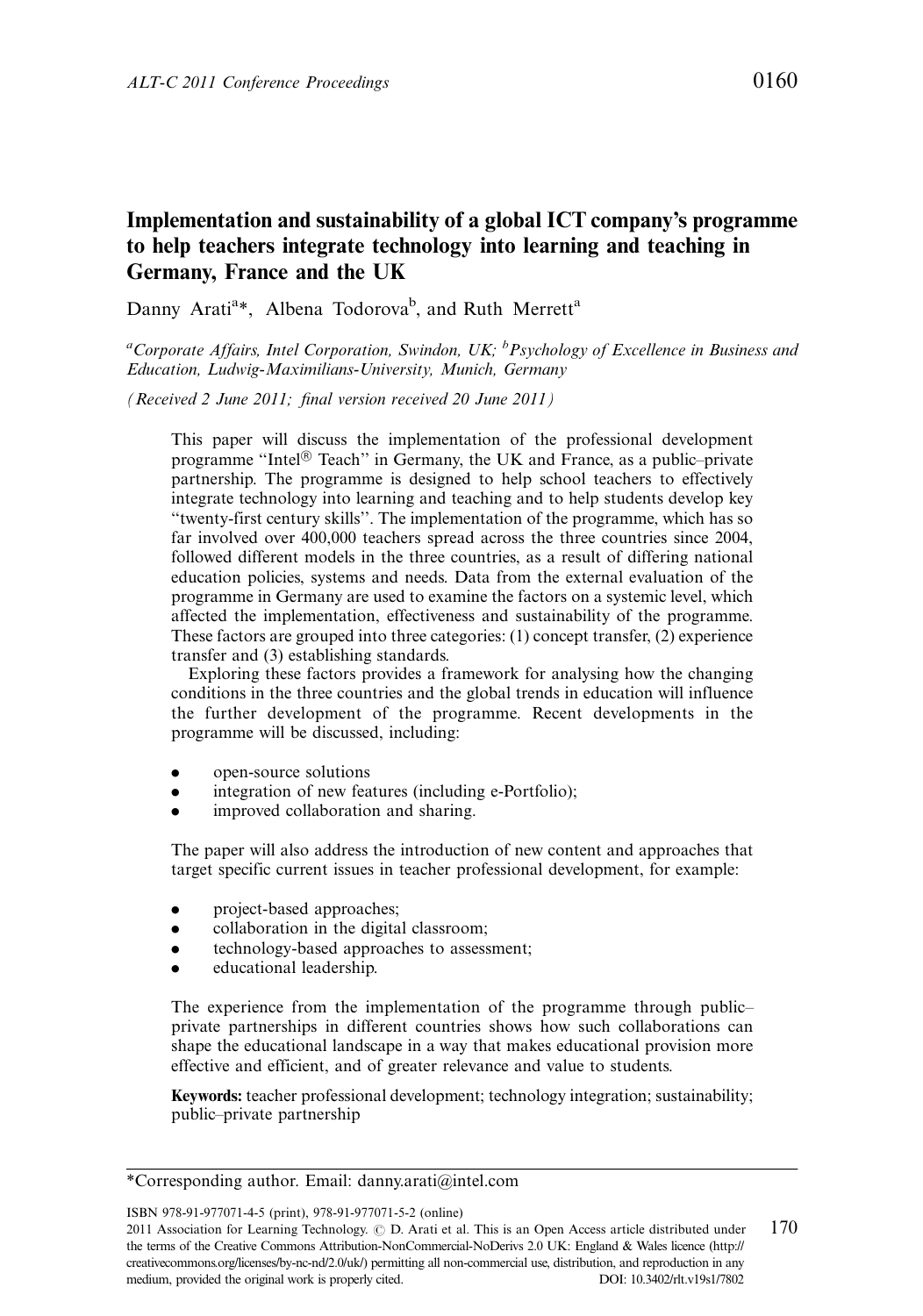#### Introduction

Recent policy developments towards e-readiness and e-skills have confronted national education authorities with the question of how to effectively foster teachers' skills in integrating information and communication technologies (ICT) in teaching and learning processes. Education authorities attempted measures such as implementation of ICT-related policies, introduction of ICT certification for teachers and provision of pre-service and in-service training in the technical and pedagogical use of ICT. Despite these measures, recent evidence in international perspective showed that ICT teaching skills is one of the areas with the greatest need for professional development (OECD 2009). This finding reveals a necessity to gain a better understanding of the complex set of factors, which determine the long-term effects of programmes and initiatives aiming to enhance teachers' ICT competencies. Professional development literature categorises the factors which mediate the impact of programmes and initiatives, according to different criteria. Ottoson (1997) distinguishes between educational, innovating, predisposing, enabling and reinforcing factors affecting teachers' adoption and application of what they have learned during their professional development courses. A broader categorisation of the factors influencing the impact of professional development programmes places them into two main groups – individual (teacher) and school, programme and system factors (Smith and Gillespie 2007).

System-level policies and practices are considered to influence indirectly the effectiveness of teacher professional development to integrate technology (Darling-Hammond and McLaughlin 1995). Such policies and practices can promote and legitimatise particular professional development programmes and their goals, as well as enhance or inhibit the ability of schools to support them (Smylie et al. 2001). Education authorities can positively affect the implementation and effectiveness of professional development by promoting professional learning, by ensuring consistency between system-level policies and school-level actions (Elmore and Burney 1999), by providing human, financial and material resources and by establishing supportive policies (Darling-Hammond and McLaughlin 1995; Youngs 2001).

National ICT strategies have already prioritised the use of technology in education in many countries (Adamali, Coffey, and Safdar 2006). However, the successful implementation of such strategies depends to a large extent on large-scale governmental efforts which are sustained over time (Voogt and Knezek 2009). In addition to policies, education authorities can influence technology professional development programmes in various ways, which are specific in every case. This is particularly true when such professional development programmes are implemented in public-private partnerships  $(PPP)$  – a model becoming more accepted and frequent as the technology industry takes a more proactive role in ICT integration in education.

Exploring the factors at educational system level which influence the successful implementation and sustainability of a particular professional development programme sheds light on the existing barriers and facilitators. This paper will discuss findings from the evaluation of the large-scale professional development programme aimed at integrating technology in the classroom "Intel® Teach - Advanced Online", and particularly the identified system-level factors for its implementation and sustainability. Furthermore, the paper will review the current developments in the implementation of the programme in relation to the identified factors and educational contexts in Germany, France and the UK.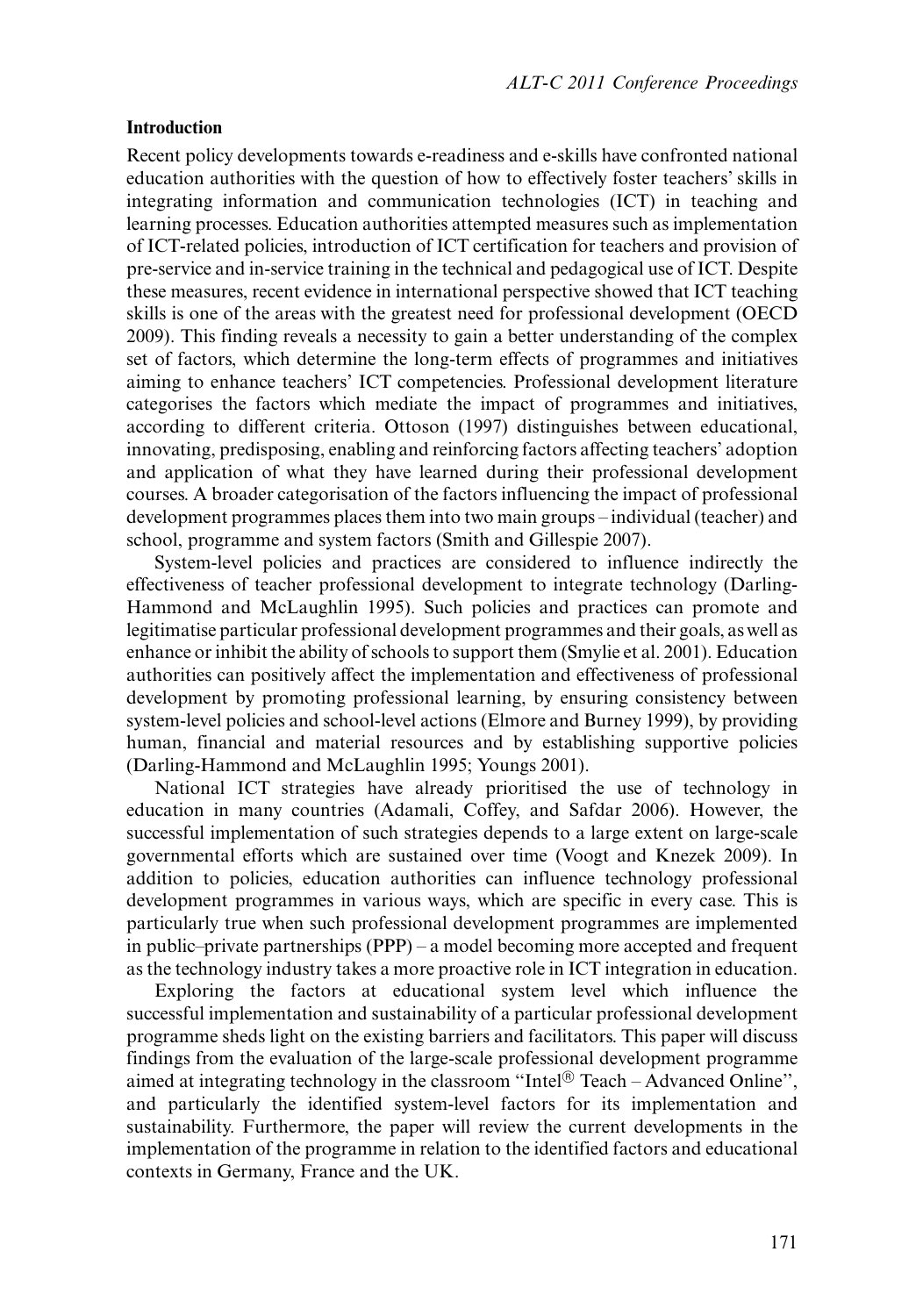## Intel Teach - Advanced Online

The teacher professional development programme ''Intel Teach Advanced Online'' is one of the projects designed and implemented within the Intel $\mathbb{B}$  Education Initiative of Intel Corporation for the advancement of education through technology. Along with environment and community development, education is one of the focus areas of the company's social responsibility actions and engagement with social issues. As a technology company, Intel's success rests on the availability of skilled workers, a healthy technology ecosystem and knowledgeable customers. Therefore, Intel strategically invests in improving education globally, partnering with educators, governments, and other companies to develop a range of transformative programmes and technology solutions. Intel has over 200 programmes in 70 countries that provide professional development for teachers, support student achievement in science, technology, engineering and math, and enable access to relevant digitised content.

One of the main components of the initiative is the Intel<sup>®</sup> Teach<sup>1</sup> Programme – a programme for professional development aimed at training classroom teachers to effectively integrate technology in instruction to enhance student learning. The programme was developed in collaboration with Ministries of Education and educational institutions. Since 1999 it is provided to elementary and secondary school teachers around the world and encompasses a portfolio of courses targeting different aspects of integrating technology in classroom teaching.

"Intel Teach – Advanced Online" is one of the offerings within the Intel<sup>®</sup> Teach Programme, developed in Germany in 2004 in co-operation with the Academy for Teacher Training and School Management in Dillingen – a teacher training centre run by the Ministry of Education in Bavaria (Ganz and Reinmann 2007). The professional development programme was developed following the successful implementation of a basic course for technology use for teaching and learning offered within the Intel Teach programme in Germany.

The implementation of the advanced programme was organised through individual arrangements with the ministries of education in every Federal State in Germany. This lead to different models and intensity of teacher participation in the programme. However, the main structure and the content were delivered in the same format across states. The programme was subsequently localised, and a new version of the programme supported by a Moodle-based online platform was implemented in England, France, Ireland, Israel, Italy, Jordan, Spain and Sweden.

Intel Teach – Advanced Online is based on a blended learning format of face-toface meetings and individual and collaborative learning. The programme is organised through an online platform, designed to support and drive all steps in the process and to enable self-paced on-the-job professional development. The delivery is organised through ''train-the-trainer'' approach, in which senior trainers are trained in advance and subsequently guide and support regional mentors (master teachers), who train and assist the participating teachers in the programme. Supported by the mentor, the participants form teams and choose a pedagogical approach or technology tool to learn about. Subsequently, the participating teachers work collaboratively to develop a unit plan, implement it in their classroom practice, evaluate and enhance it for further use.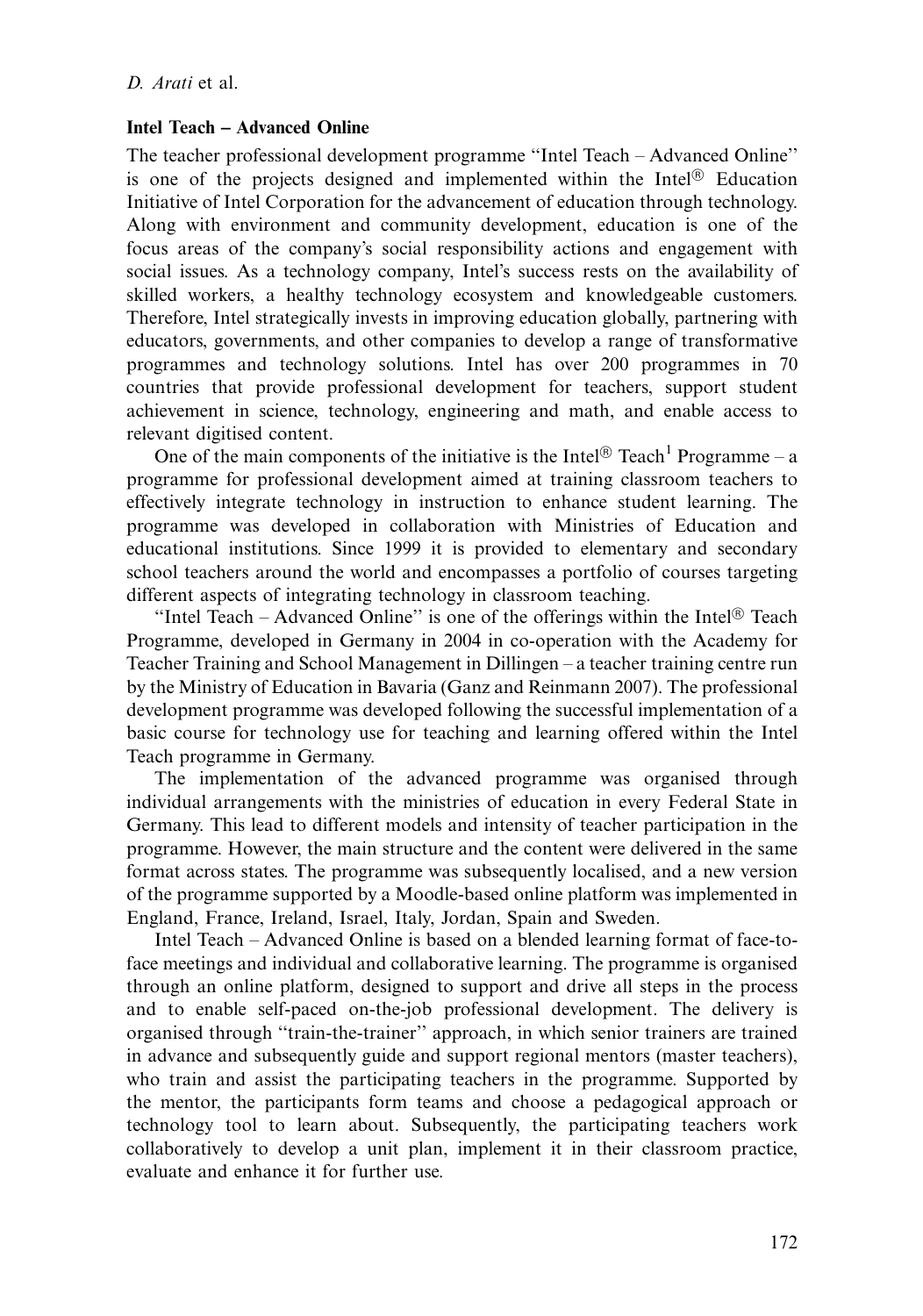# Evaluation

In the period from 2005 to 2008, the programme "Intel Teach – Advanced Online" in Germany was externally evaluated by the Institute for Media and Educational Technology in the University of Augsburg. The first phase of the evaluation aimed to determine the direct effects of the training. The evaluation findings are reported in detail elsewhere (Ganz and Reinmann 2007). Overall they show that the programme had a positive impact on teachers' skills to integrate technology in the classroom, on their attitudes towards technology-enhanced and student-centred learning and on their practices of technology use. According to the self-assessment of the participating teachers, the programme improved their technical and methodological competencies for using digital technology in instruction. As a result of their participation in the programme, teachers reported that they had a lot of new ideas to use digital media in teaching and that they increased their confidence to use new media in the classroom, and their appreciation for self-evaluation and collaboration.

Regarding the effect of the programme on students, teachers reported improvements in students' skills for using digital media in terms of handling applications and using technology to reach the class objectives, and increase students' use of digital media for individual learning at home. It was indicated that using technology in class had a positive effect on students' motivation and collaboration, and on students' active, self-regulated learning in terms of generating more own ideas to reach the objectives of the lesson and raising questions.

During the second phase of the evaluation, the Institute for Media and Educational Technology in the University of Augsburg conducted research to determine the external factors influencing the success of the programme and its sustainability. The sustainability of the programme was examined through case studies of 16 schools in four Federal states in Germany (Häuptle, Florian, and Reinmann 2008). Target population were teachers in the schools who participated in the programme ( $n = 40$ ), teachers who did not participate in the programme ( $n = 24$ ) and headteachers  $(n = 15)$ . The chosen federal states represented different policies of federal education authorities regarding the use of mentors for the implementation of the programme. Thus, states supporting (Bavaria, Thueringen) and not supporting (Rheinland-Pfalz and Hamburg) regional and region-wide mentorship concepts were included.

In order to explore how the education policy of a federal state in Germany and the implementation approach of the senior trainers influence the sustainability of the programme, the evaluators conducted group discussions with 12 senior trainers. Further findings from questionnaires filled in by the senior trainers during the evaluative period 2006 were also included. The results and implications from the qualitative analysis of the collected data were validated in discussion with nine senior trainers within a workshop in October 2007 and in written commentaries by five senior trainers. The report from the evaluation, including a detailed description of the method and all findings regarding school-level and system-level factors, is available online in the German language (Häuptle, Florian, and Reinmann 2008). The current paper focuses on the results concerning the system-level factors and how they relate to the implementation of the programme in the context of other education systems.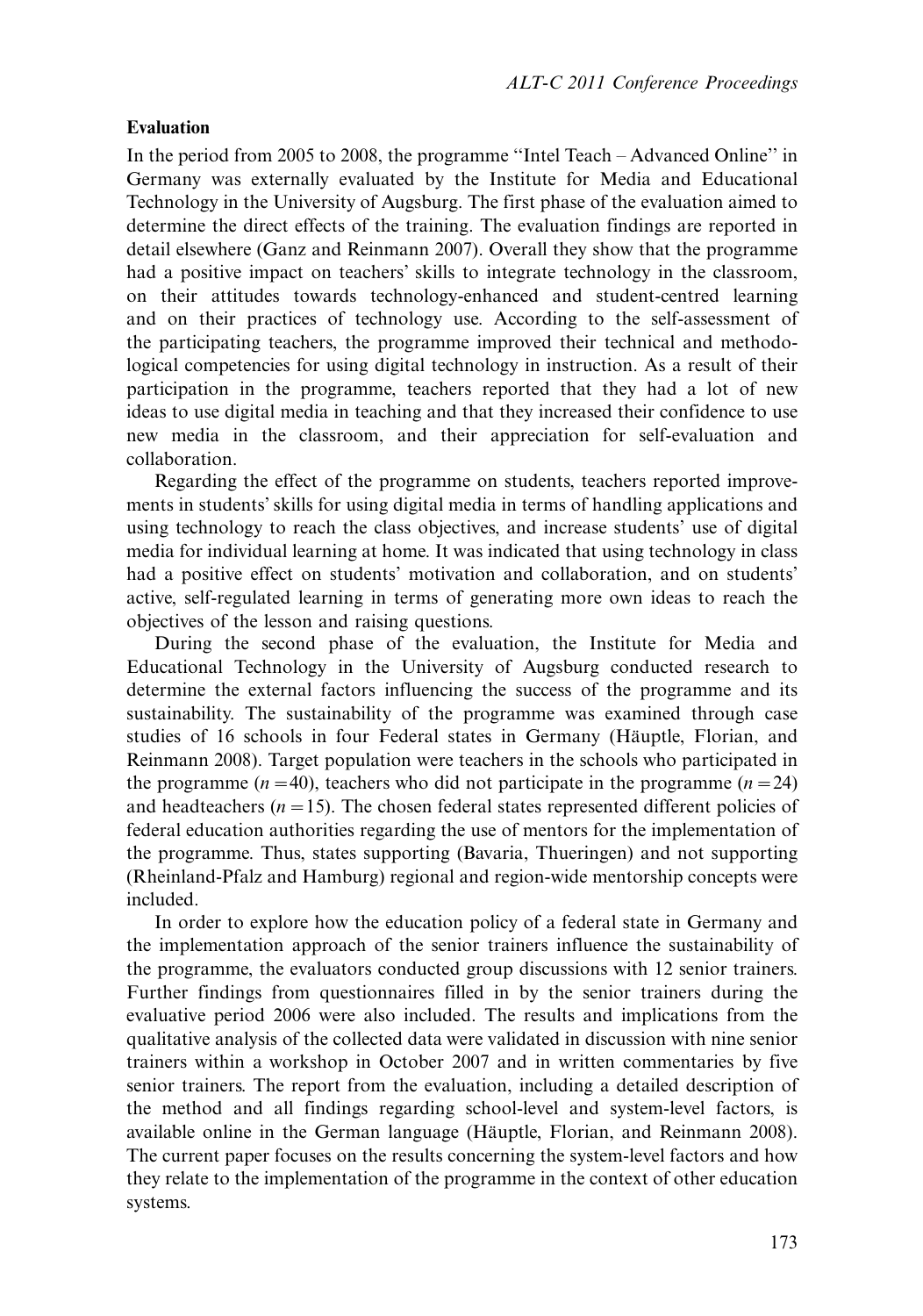# System-level factors influencing the implementation and sustainability of the programme

The findings from the external evaluation provide evidence for the system-level facilitators and barriers to the sustainable implementation of the programme Intel Teach Advanced Online. Factors at the level of the school system were grouped into three categories: (1) concept transfer, or dissemination and transfer of the professional development; (2) experience transfer, or learning from experience and lessons learned; and (3) establishment of standards.

## Factors supporting the dissemination and transfer of professional development

According to Häuptle, Florian, and Reinmann (2008), system-level sustainability of a professional development programme is demonstrated by the extent to which the professional development concept is accepted and implemented by different schools in an administrative region. The implementation of the programme is facilitated when the authorities provide support for it, integrate it in the structure of professional development and are directly engaged in its promotion.

According to the senior trainers, educational policy developments in the federal states can both benefit and hinder the dissemination of professional development. Factors for the sustainable implementation of the programme in this group are related to educational policy developments, the mechanisms for reaching teachers and for motivating them to participate in the professional development offering, as well as communicating the objectives and nature of the programme effectively (Table 1). As an example, curricula provide for the integration of digital media in subject teaching, and increase the openness and readiness of teachers to participate in the programme. In some federal states, the policies allowed greater autonomy for schools, which was used by senior trainers to align the professional development programme to increase personal skills and promote teaching standards and school development.

External influence in the form of evaluation and standards positively affected the dissemination and transfer of the professional development programme. In the federal states where the quality of teaching and of the school was assessed through external evaluation, the consequent recommendations for improvement were incorporated into the content offered by the advanced programme. At the same time, the programme included content relevant to some national educational standards, and the implementation of the education standards presented an incentive for taking part in the programme.

One of the impeding factors for the sustainability of the programme was the low value associates with the classroom use of digital media in school policies. In such cases, after the end of a media project the related activities and innovations are discontinued. In some cases authorities preferred customised professional development offerings, whereas the programme "Intel Teach - Advanced Online" was considered as supplemental.

Further factors on the level of the school system were related to the mechanisms for reaching schools and teachers. Informing teachers about the offering of ''Intel Teach Advanced Online'' and stimulating their interest in participating in the programme were improved when senior trainers provided clear information on how the programme could fulfil a task prescribed by education policies. Such positive influence was also observed when the programme was offered in flexible formats,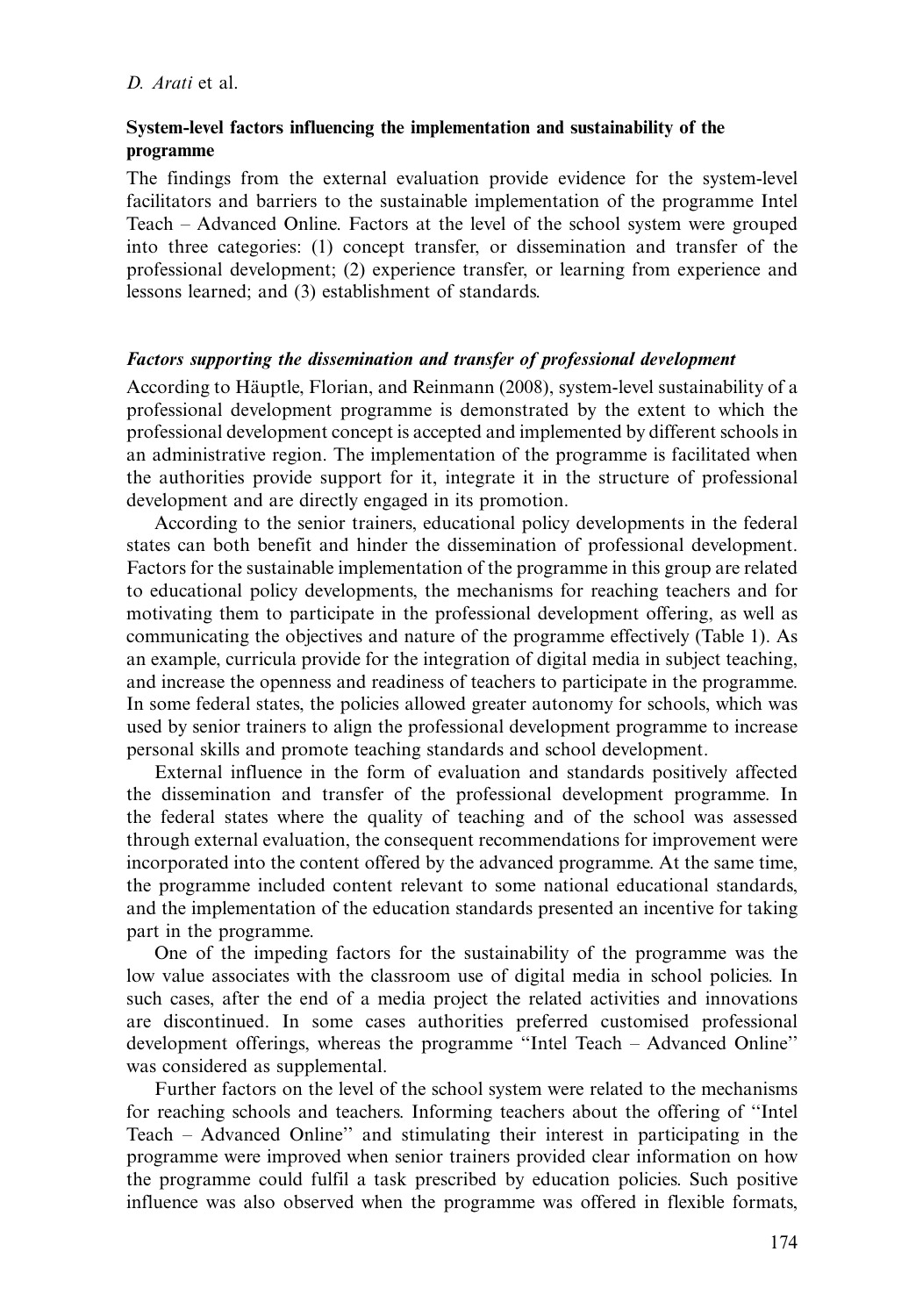Table 1. Factors with positive and negative effect on the dissemination and transfer of the professional development programme Intel Teach Advanced Online in Germany.

| Factors influencing the dissemination and transfer of professional development |                                                                                                                                                                                                                                                                                                                                                                                                              |                                                                                                                                                              |
|--------------------------------------------------------------------------------|--------------------------------------------------------------------------------------------------------------------------------------------------------------------------------------------------------------------------------------------------------------------------------------------------------------------------------------------------------------------------------------------------------------|--------------------------------------------------------------------------------------------------------------------------------------------------------------|
|                                                                                | Positive                                                                                                                                                                                                                                                                                                                                                                                                     | Negative                                                                                                                                                     |
| Factors related to educational<br>policy developments                          | Digital media is a component of the curriculum and $\bullet$<br>$\bullet$<br>syllabus<br>Greater school autonomy<br>External evaluation for quality development<br>$\bullet$<br>Establishment of educational standards                                                                                                                                                                                       | Policies place low value on the use of digital media<br>in teaching<br>High workload due to restructuring of the work<br>Preference for customised offerings |
| Factors related to reaching the<br>target population                           | Demand due to obligation for professional<br>$\bullet$<br>development Alignment of the programme with<br>the objectives for professional development of<br>the education authorities<br>Flexibility in implementation<br>٠<br>Mentors integrate different functions.<br>Informing teachers through various channels<br>Appealing to teachers not interested in technology<br>Activating positive experiences | Objectives of the programme do not represent<br>$\bullet$<br>current school policy of the education authorities                                              |
| Factors related to the programme •<br>presentation                             | Stimulate interest with presentation of specific<br>content: teaching scenarios; connecting content<br>to the current interest of teachers; introducing the<br>online platform                                                                                                                                                                                                                               | The frequency and place of information<br>meetings is regulated by demand                                                                                    |
|                                                                                | Sufficient preparation and support of the school<br>٠<br>mentors for their role                                                                                                                                                                                                                                                                                                                              | Insufficient staff to organise programme<br>presentations<br>Absence of mentors                                                                              |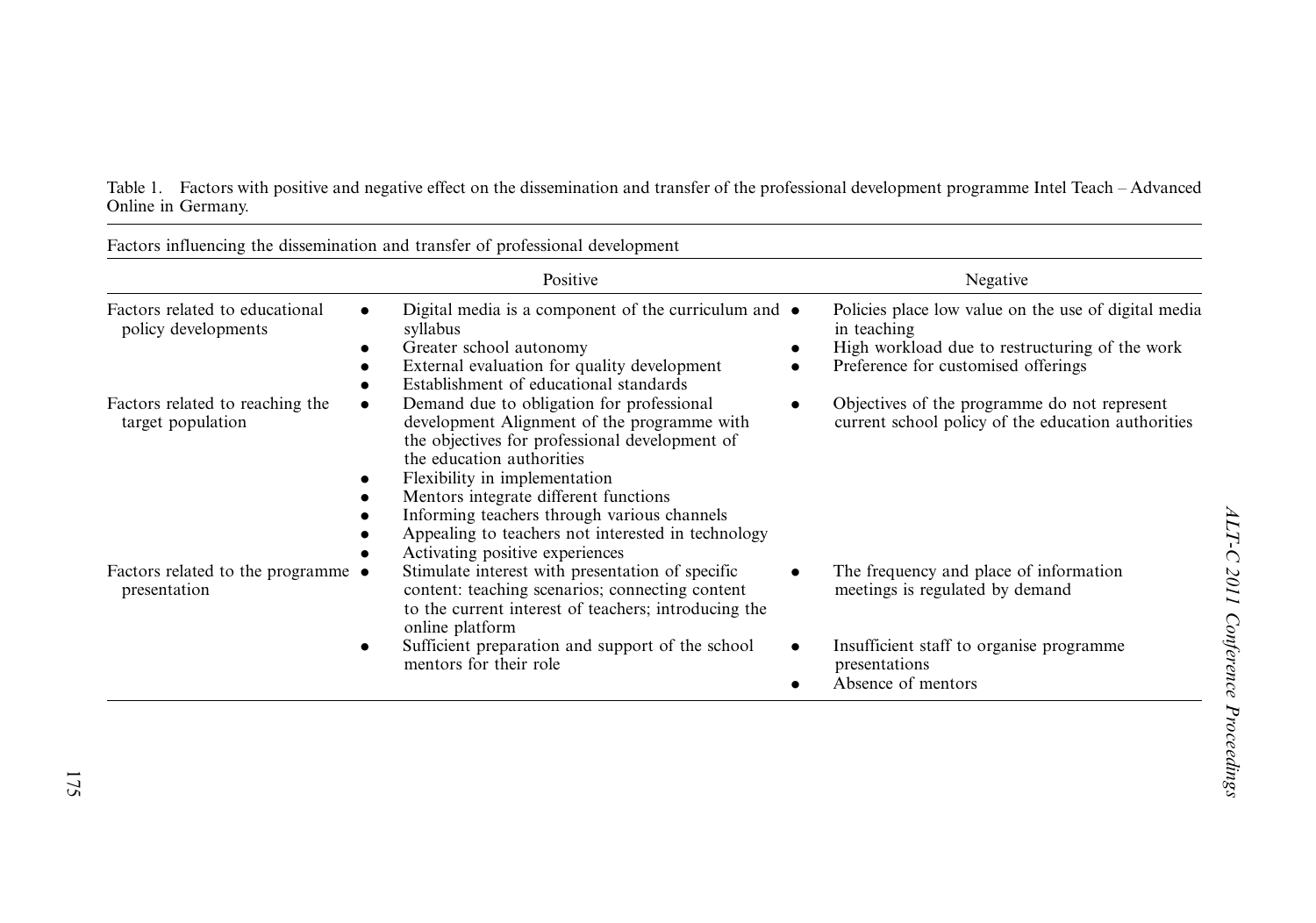allowing for different arrangements with educational authorities and for structuring of the introductory events and communication with schools. Using different channels to inform teachers about the programme was also found to be advantageous, especially when the offering was presented through official communications of the education authorities and professional development institutes, such as direct mail, newsletters and portals, through public relation releases and information events.

Additional positive impact was attributed to effective ways to approach teachers who were not interested in using technology in class. Reaching this group of teachers could be accomplished through indirect pressure through teaching quality control, such as school evaluation practices. Another method was for senior trainers to clearly communicate the goals of the programme and the advantages of participation, removing the negative attitudes towards technology. In some cases, senior trainers integrated different functions, such as working on education standards, being in charge of school ICT equipment or media adviser, or being school principals or teachers, which facilitated establishing contact with teachers and increasing their receptiveness and acceptance of the programme. According to senior trainers, willingness to participate in the advanced course was affected for some teachers by prior positive experiences with ICT basic courses, and by recommendation from other teachers.

Another set of factors influencing the dissemination and transfer of the professional development programme was related to the structuring of the information events, during which the programme was introduced to school mentors and teachers. Such information meetings were effective when the benefits of participating in the programme were exemplified with specific teaching scenarios and demonstration of the online platform, and when the content was related to currently interesting topics for teachers, e.g. how the programme supports teachers in the implementation of school policies regarding education standards, media competencies, self-evaluation and others. An important feature within the successful meetings was the preparation of school mentors to present the programme. A lack of support by senior trainers and a lack of school mentors limited the potential of information meetings to motivate teachers to participate in professional development courses.

## Factors supporting learning from experience and lessons learned

In the context of experience transfer within Intel Teach  $-$  Advanced Online, sharing of practices between schools, however, was not supported in the federal states due to the school-based implementation of the programme. An annual symposium in Dillingen and further meetings of the senior trainers at education fairs (Didacta Systems) facilitated the exchange of experiences and ideas, and made it possible to discuss how to take things forward.

## Factors supporting the establishment of standards

The last set of factors on system level is related to the establishment of standards, which refers to the systematic implementation of professional development requirements and technology integration policies within and across federal states. Due to the differences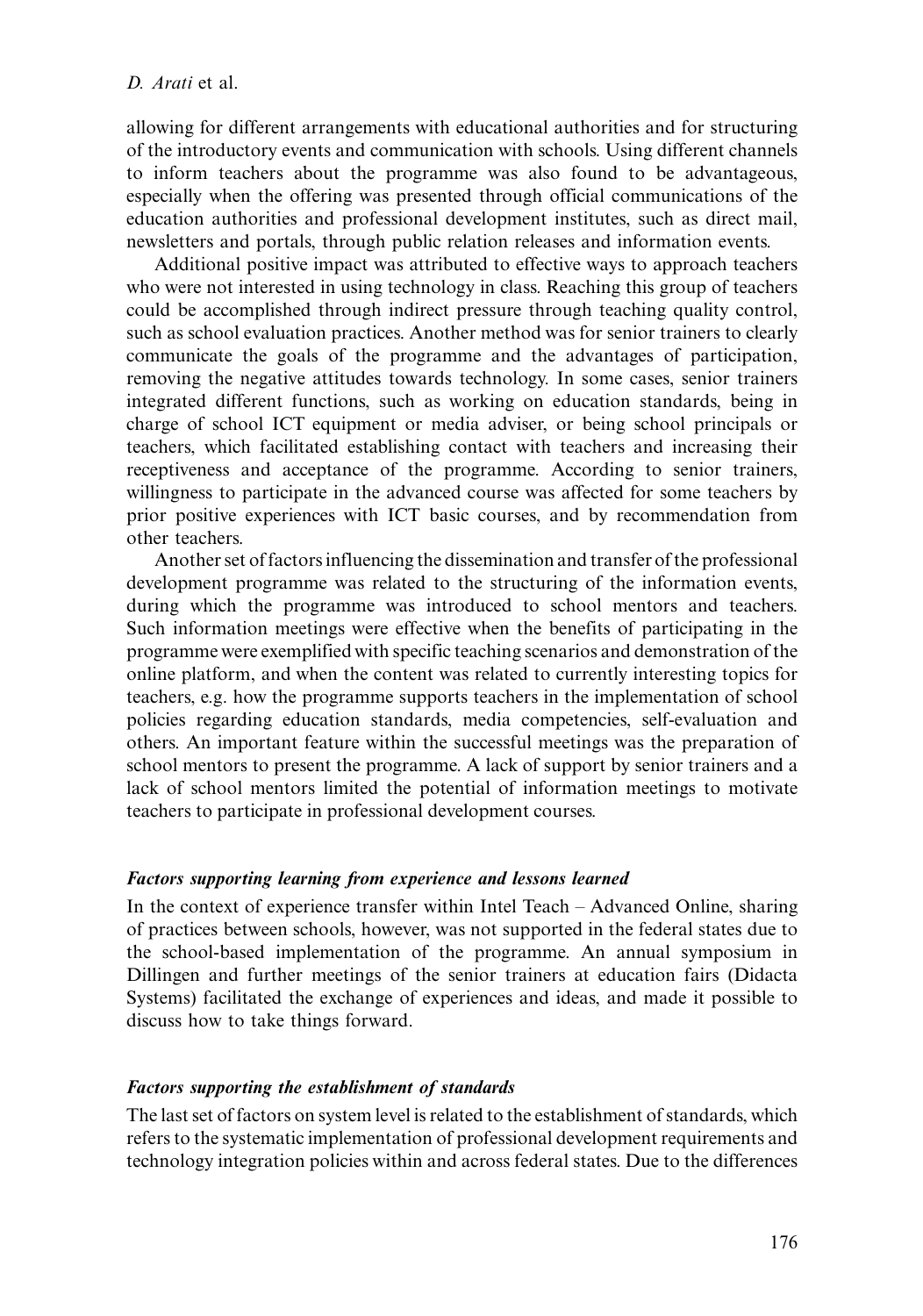in federal policies and conditions in schools, the establishment of standards could not be an influence to improve the sustainability of the programme.

The outlined factors on the level of the school system bear the specific characteristics of the federal state structure of the education system in Germany. Thus, the influence of different policies and mentor support on the implementation of the programme could be observed. In comparison, the delivery of the programme in France and the UK demonstrates different approaches to offering the same concept for professional development to teachers.

#### Implementation of the programme in different contexts: the role of system-level factors

''Intel Teach Advanced Online'' was developed originally in Germany with the aim of being implemented in the country. The consequent introduction of the programme to other national states through public-private partnerships required more than simply localising the model and content for the different national contexts, but also tailoring the delivery mode according to the specifics of the education systems and the cooperation partners involved.

#### France

In France, the training of teachers is highly decentralised in regional academies but the organisational and administrative framework is set nationally. The project ''Pairform@nce'', within which the concept of the professional development programme ''Intel Teach Advanced Online'' was implemented in France is driven nationally by the Department for teaching curriculum, teacher training and digital development in education. The project combines different partners and currently includes all 30 academies regional structures of the Ministry of Education in charge of implementing national directives and policies. The objectives of the programme are in reference to the IT certificate C2i level 2 (C2i2e) for teachers, which aims to validate the professional skills required by all teachers to perform the pedagogical, educational and societal aspects of their job. For the implementation of the programme, Intel provided the royalty-free programme, and has facilitated the linking with the different national and European partners.

The implementation of the programme in France is fully integrated in the national and regional education policies and structures, through the authority of the regional teacher training academies. The dissemination and transfer of the professional development concept and the transfer of experiences is facilitated by the support provided by the central education authorities. Thus, the training is implemented on a remote and dedicated national virtual environment for learning featuring a wide range of training courses, educational resources, information and discussion tools. The content of the resources is developed in the ''Factory'' by volunteer teachers under the education authorities, based on needs identified by inspectors and school principals. The reference of the programme to the national IT standards for teachers and the support for the delivery of the programme are major factors for the current successful implementation of ''Pairform@nce'' on a large scale in France (Soury-Lavergne et al. 2010). The plan is to expand Pairform@nce usage to other disciplines where IT is not more than a tool.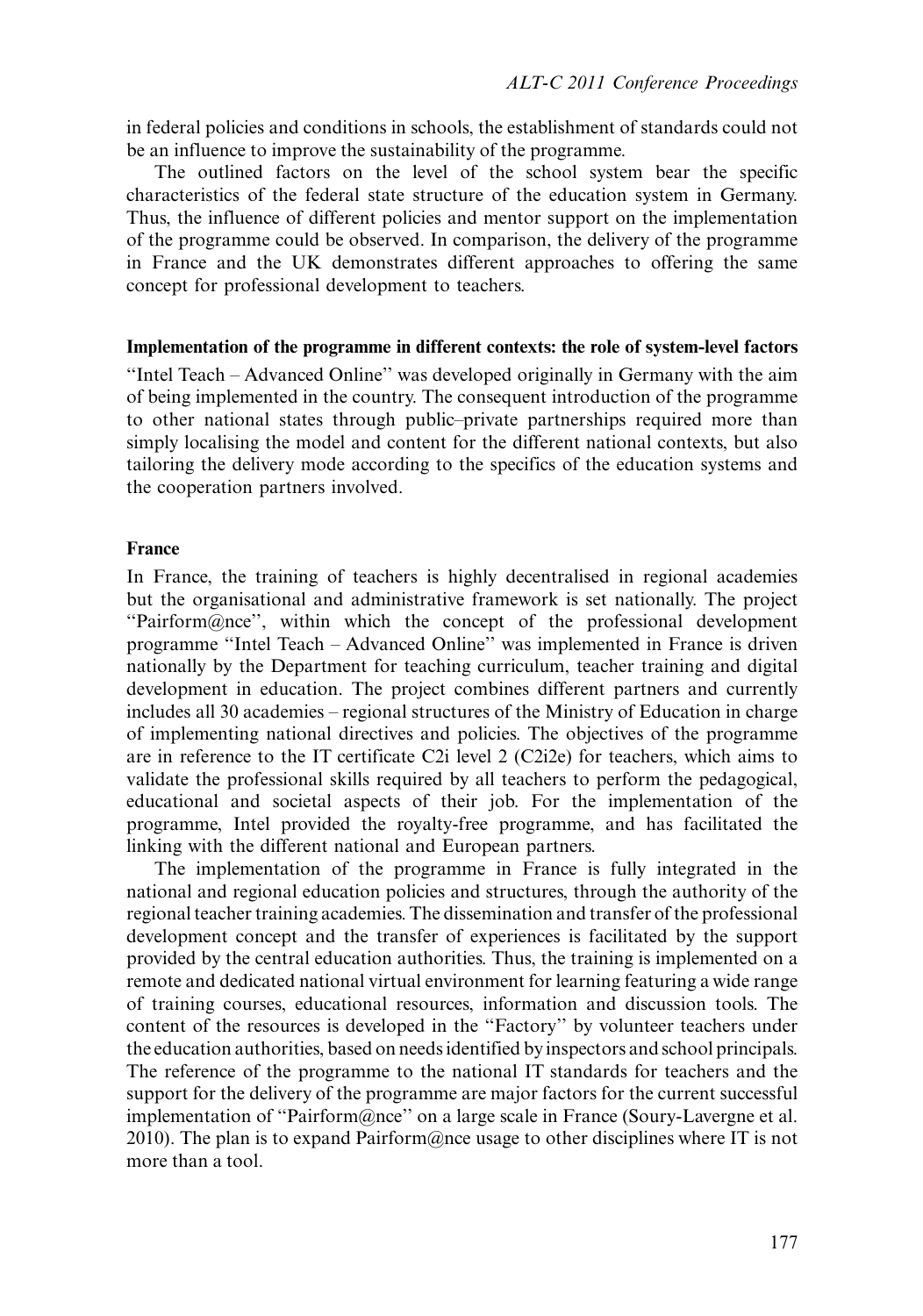## D. Arati et al.

## United Kingdom

In the UK, at the time that Intel Teach was implemented, the Government's e-strategy aimed to transform the management and interaction capacities of educational institutions for the benefit of learners and parents (Becta 2007). Schools are controlled for use of the technology, trainee teachers are required to pass a test in ICT literacy, whereas practicing teachers are expected to improve their own ICT skills to the same level. The Intel Teach  $-$  Advanced Online programme is implemented in the UK in partnership with the Specialist Schools and Academies Trust (SSAT) an independent, charitable trust with a network of over 5600 schools and organisations. The trust works with head teachers, teachers and students for developing and sharing new and effective teaching and learning practice, with the object to raise standards and levels of achievement of schools. The programme was offered under the name ''iCPD Online'' through SSAT, which determines the way of dissemination, transfer of experiences and reference to standards. The total number of teachers trained under iCPD online is just over 36,000.

The programme has now developed in the UK and the SSAT have decided to implement the iCPD tool into their developing leaders training. This model is quite different and allows teachers to be more autonomous in their usage of the tool but still maintains the benefits of peer reviewing and submitting content online. This has been implemented in the latest cohort of developing leaders from September 2010 and at the end of the 2010/11 the SSAT and Intel can evaluate the model and its outcome.

The UK has benefited from this open approach to the implementation of Intel Teach Advanced Online and has been able to make it integral to other programmes which could be a more sustainable model.

The different models of public-private partnership in the three countries, the level of integration of the programme in the education policies and structures and the amount and type of support by education authorities, but also the current conditions and trends, determine to a large extent the new developments and changes in the programme's design and delivery.

## Current developments

The programme is currently being expanded and transformed into an offering with increased flexibility and is taking into account the preferences of education authorities, as well as factors at the level of the education system, which affect the implementation and sustainability. Some of the new features of the programme enable better collaboration with education authorities, organisations and other companies. A major change is the development towards open-source solutions and flexibility of the new platform of Intel Teach – Advanced Online, which is a customised application built on the Moodle 1.9 platform. The codebase is written in PHP and supports the MySQL or PostgreSQL databases, using Moodle's standard database abstraction layer. The new platform also enables the integration of external software. Thus, local education authorities can provide teachers with all training opportunities available in the region through a single platform or integrate the programme with other trainings to meet specific needs. This is particularly useful in the context of the different policies and requirements in every Federal state in Germany and for the implementation of the programme in France through regional education authorities.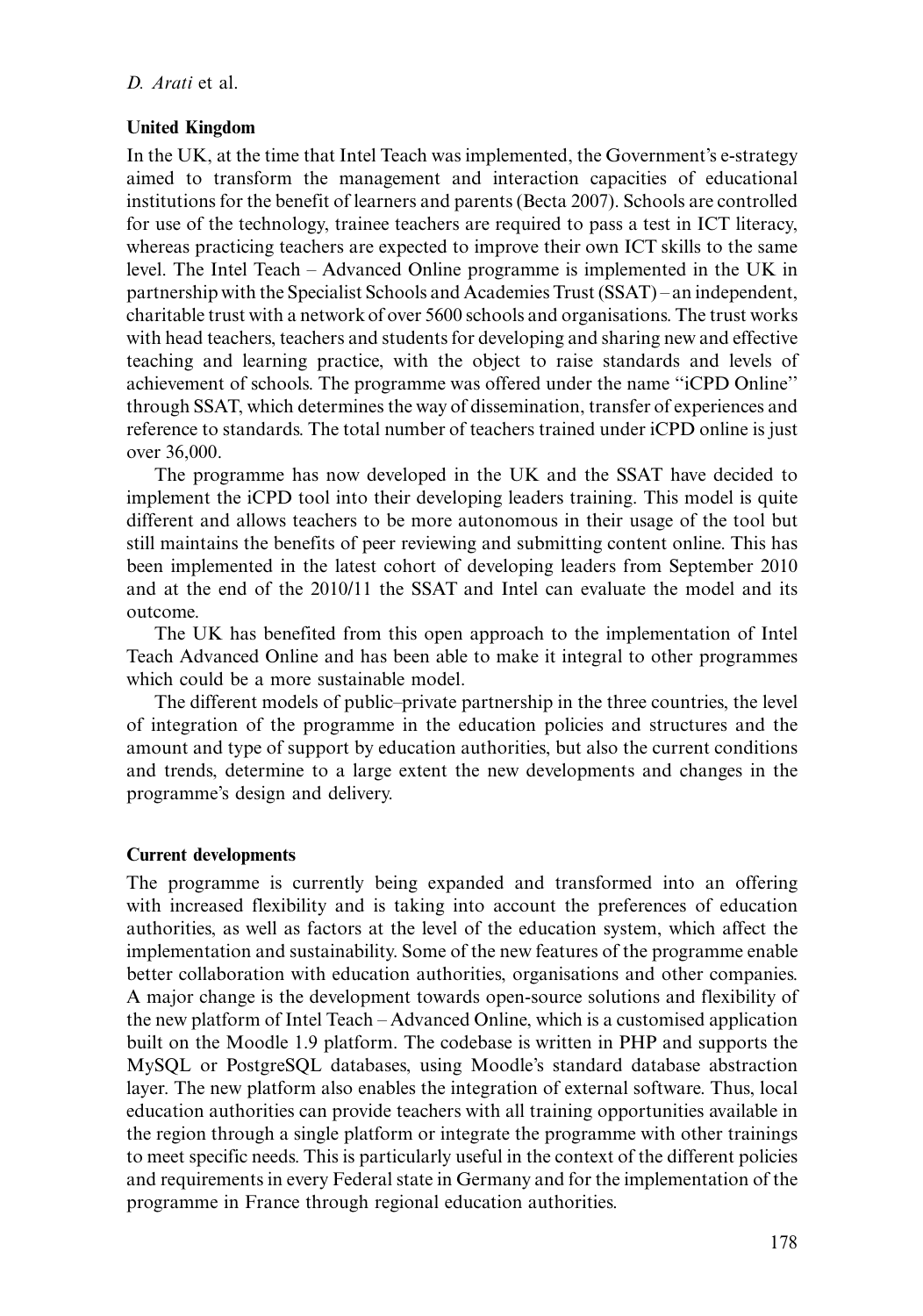Another development includes expanding the open education resources available to teachers, to meet their specific needs for professional development. A new offering of free, just-in-time courses  $-Intel^@$  Teach Elements, target specific learning concepts, such as project-based learning, assessment of twenty-first century skills, or collaboration with Web 2.0 tools. Additional resources are provided to teachers for self-directed learning and classroom use, such as MS Office courses, different tools and the learning resources on skoool<sup>TM</sup> Interactive Learning and Teaching Technology programme.

The new programme also provides an improved environment for collaboration between teachers through the collaboration features of Moodle, the integration with external platforms for communication and collaboration, such as Live@edu in Germany, and through the added functionality of e-Portfolio. A key new feature is the concept of e-Portfolio and, for this purpose, the new platform can be bundled with the Mahara e-Portfolio application, which adds resource sharing and additional social networking elements to the platform. Mahara is an open source system comprising electronic portfolio, weblog, resume builder and social networking system, which connects users and creates online communities. A different ePortfolio system is integrated with the programme in the UK, within the Virtual Leadership  $\&$ Innovation Academy on the SSAT online platform. This ''Active Portfolio'' will be driven by a dynamic profile, smart use of meta-data and automatically harvested evidence of achievement.

After a revision of the significance of collaboration between teachers and the influence of tutors, a different concept is implemented in the new version of the  $programme - peer coaching. It is expected that this additional support will enhance$ teachers' acquisition of competencies and skills, according to their individual needs. This can also be addressed by the introduction of e-Portfolios as part of the professional development, as a mechanism to identify gaps, track development and find peers with relevant knowledge and skills for coaching and collaboration. Further possibilities for interaction between teachers and for forming a virtual community of practice or community of professional learning will contribute to the impact of the programme on teaching practices and on the sustainability of the programme.

#### Conclusion

It has been shown that there are various factors on the level of the education system to be considered, which influence the effectiveness and sustainability of a professional development programme for technology integration. The different models of implementation of Intel Teach Advanced Online in Germany, England and France are linked to different expectations for the reach and scaling of the programme, according to the national policies and standards, and the support by education authorities. Some of the challenges for the current and future implementation of the programme are how to align the programme to changing policies and standards, and target hot issues in national education systems with flexible content and modes of implementation. These challenges are partly addressed in the new version of the programme, organised through a Moodle-based online platform, which offers more flexibility and improved capacity for online visibility and for reaching and engaging teachers. The development towards open-source solutions in this case reflects the preference of education authorities for cheaper, more flexible and easy to customise training system. Additionally, linking the programme to other initiatives, school and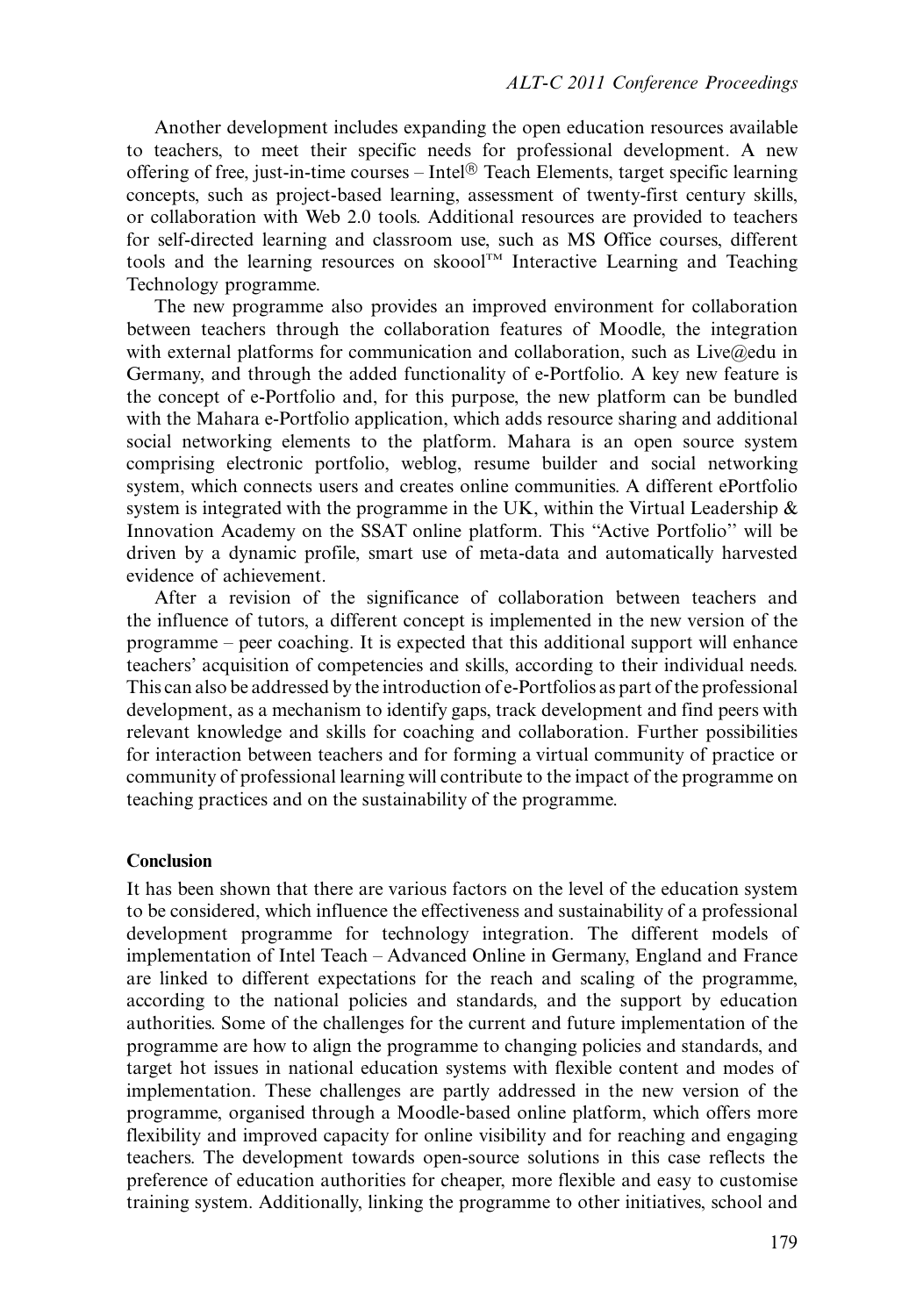teacher networks can increase the alternatives for communicating the content and objectives of the programme and for dissemination.

Identifying the factors which contribute to or impede the effectiveness and sustainability of a professional development programme allows for planning to strengthen the beneficial conditions and to avoid some negative conditions. Understanding such factors can contribute to improving the programme and achieving a greater impact both on the level of the individual schools and on the of the educational system level.

It has been identified that the countries involved would like to see the platform develop as a general collaboration tool for their professional development provision. Particularly in France, but also in Germany and the UK, the tool was seen as a necessary way to communicate with their peers. The challenge is to see how other activities can be introduced into the platform as teachers do not want to have multiple platforms for such collaboration, but a central place where they can collaborate and share best practice. Intel hopes to develop the platform despite systemic challenges, to promote the platform as a social media tool and a place for the development of twenty-first century skills among teachers and the consequent positive impact on the teaching and learning experience.

## Note

1. The Intel Teach<sup>®</sup> Advanced Online programme discussed in this paper forms part of Intel's Intel Teach programme which is a worldwide teacher training initiative. The objectives behind it are improving teacher effectiveness through professional development, helping teachers integrate technology into their lessons and promoting students' problemsolving, critical thinking, and collaboration skills. Worldwide, the Intel Teach programme has trained more than 9 million teachers in over 60 countries. Intel Teach is part of Intel's corporate responsibility strategy which is run by their Corporate Affairs department which works solely on non-profit initiatives.

## References

- Adamali, A., J.O. Coffey, and Z. Safdar. 2006. Trends in national e-strategies: A review of 40 countries. In Information and communications for development: Global trends and policies, ed., The International Bank for Reconstruction and Development, 87–124. Washington, DC: The World Bank.
- Becta. 2007. Harnessing Technology Review 2007: Progress and impact of technology in education. Summary report, [http://publications.becta.org.uk/display.cfm?resID](http://publications.becta.org.uk/display.cfm?resID=33979)=[33979](http://publications.becta.org.uk/display.cfm?resID=33979).
- Darling-Hammond, L., and M.W. McLaughlin. 1995. Policies that support professional development in an era of reform. Phi Delta Kappa 76/8: 597–604.
- Elmore, R., and D. Burney. 1999. Investing in teacher learning: Staff development and instructional improvement. In Teaching as the learning profession: Handbook of policy and practice, ed. L. Darling-Hammond and G. Sykes, 263–91. San Francisco: Jossey-Bass.
- Ganz, A., and G. Reinmann. 2007. Blended Learning in der Lehrerfortbildung-Evaluation einer Fortbildungsinitiative zum Einsatz digitaler Medien im Fachunterricht. Unterrichtswissenschaft 35/2: 169-91.
- Häuptle, E., A. Florian, and G. Reinmann. 2008. Nachhaltigkeit von Medienprojekten in der Lehrerfortbildung. Abschlussbericht zur Evaluation des Blended Learning-Lehrerfortbildungsprogrammems, Intel $\textcircled{B}$  Lehren – Aufbaukurs Online [Sustainability of media projects in teacher professional development. Report on the evaluation of the blended learning programme for professional development of teachers, Intel Teach Advanced Online]. Arbeitsbericht Nr. 20, Augsburg: Universitaet Augsburg.
- OECD. 2009. Creating Effective Teaching and Learning Environments: First Results from TALIS, OECD.<http://www.oecd.org/edu/talis/firstresults>